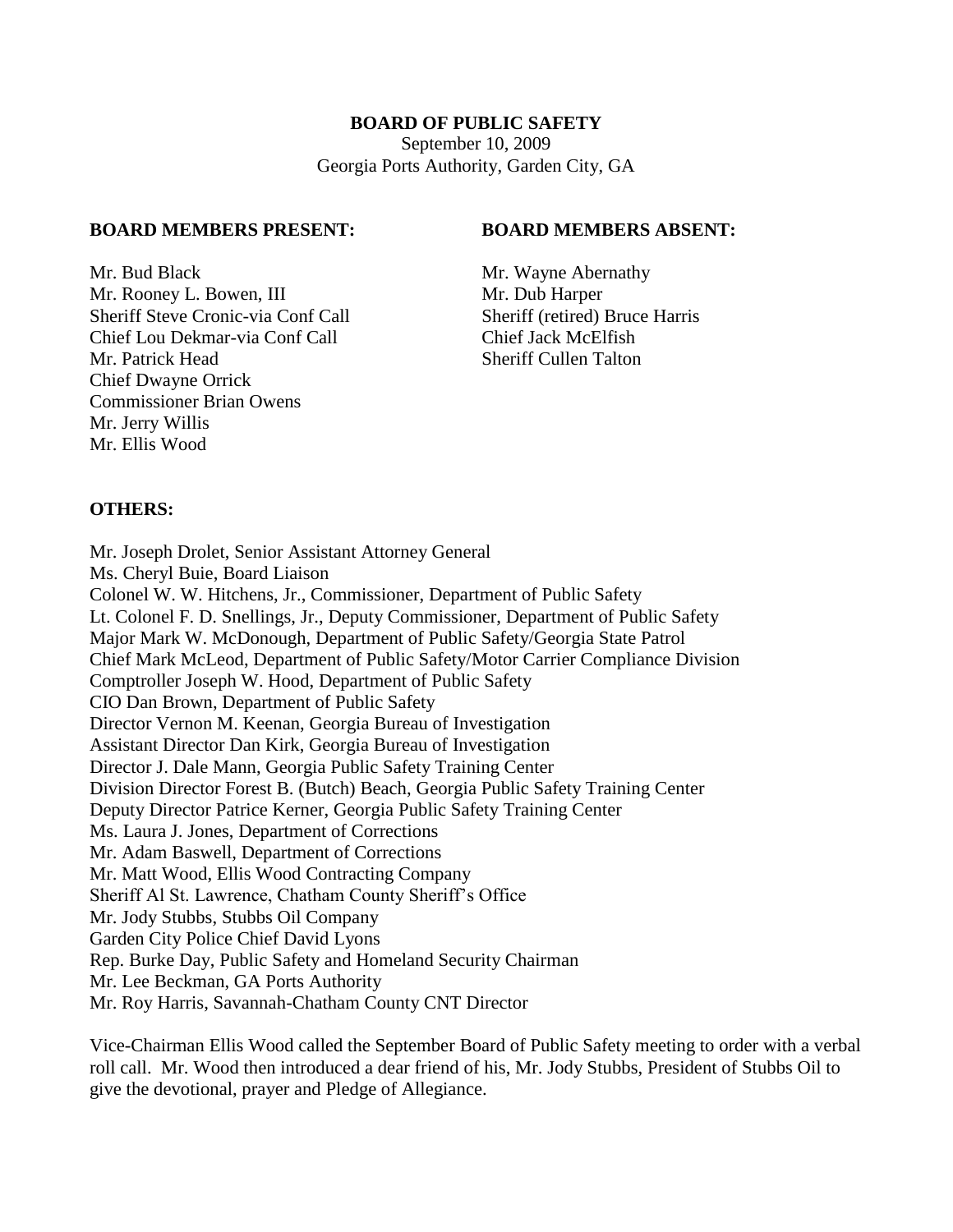Vice-Chairman Wood recognized Mr. Lee Beckman of the Georgia Ports Authority and thanked him for the arrangements he made for the meeting and expressed to him how very grateful the Board was for hosting us and for making this trip very comfortable.

Vice-Chairman Wood then introduced Chatham County Sheriff Al St. Lawrence and thanked him for welcoming us to Chatham County and also for providing a bus for the port tour. Sheriff Al St. Lawrence welcomed everyone to Chatham County and wanted to take a moment to thank those responsible for providing peace officers mandate training in the technical schools. He went on to add that it has made it easier for the regional academies and we are beginning to see the fruits of that labor.

Savannah-Chatham Counter Narcotics Team Commander Roy Harris, Garden City Police Chief David Lyons and Matt Wood, son of Vice-Chairman Wood were introduced and welcomed to the meeting.

Vice-Chairman Wood also introduced and welcomed Representative Burke Day, Chairman of the Public Safety and Homeland Security Committee.

Mr. Wood asked each visitor to tell who they are and where they were from and thanked everyone for coming.

Vice-Chairman Wood called for approval of the August Board Minutes. Mr. Rooney L. Bowen, III made the motion, seconded by Sheriff Steve Cronic and voted approval by the Board members.

# **DIRECT REPORTS**

Colonel Bill Hitchens, Department of Public Safety told everyone that this is kind of my hometown and it is really an honor to have everyone here. Colonel Hitchens really wanted to thank Vice-Chairman Wood for the social event last night. Colonel Hitchens stated he went way beyond the call of duty. Colonel Hitchens thought it was a nice touch and he really appreciated it.

Colonel Hitchens stated that Sheriff Al St. Lawrence and he have worked together now since 1969 and he has put up with me in a lot of different capacities. Colonel Hitchens stated they have both watched each other and Sheriff Al St. Lawrence has accused the Colonel of catching up, but Colonel Hitchens stated he knows how old the Sheriff really is and Colonel Hitchens is not anywhere close to it. Colonel Hitchens stated he thinks Al is a unique person, he worked his way up in the county police, he was the chief here for many years; he retired and then ran for Sheriff and has been the Sheriff now for many years. I think he is the only person I know who was named Outstanding Chief in the state and he has been named Outstanding Sheriff and last year the POAG recognized him as Outstanding Police Officer and dedicated the conference to him. Colonel Hitchens stated he also worked in the Coast Guard here for many years and the Coast Guard Reserve and stated he did not know how many know, but Board member Jerry Willis was Captain of the Port here from1981-1985 and actually ran the port from the federal perspective. This is kind of old home for Colonel Hitchens and Mr. Willis and there have been a lot of innovative changes. Colonel Hitchens stated he had not been back to the ports since the G-8,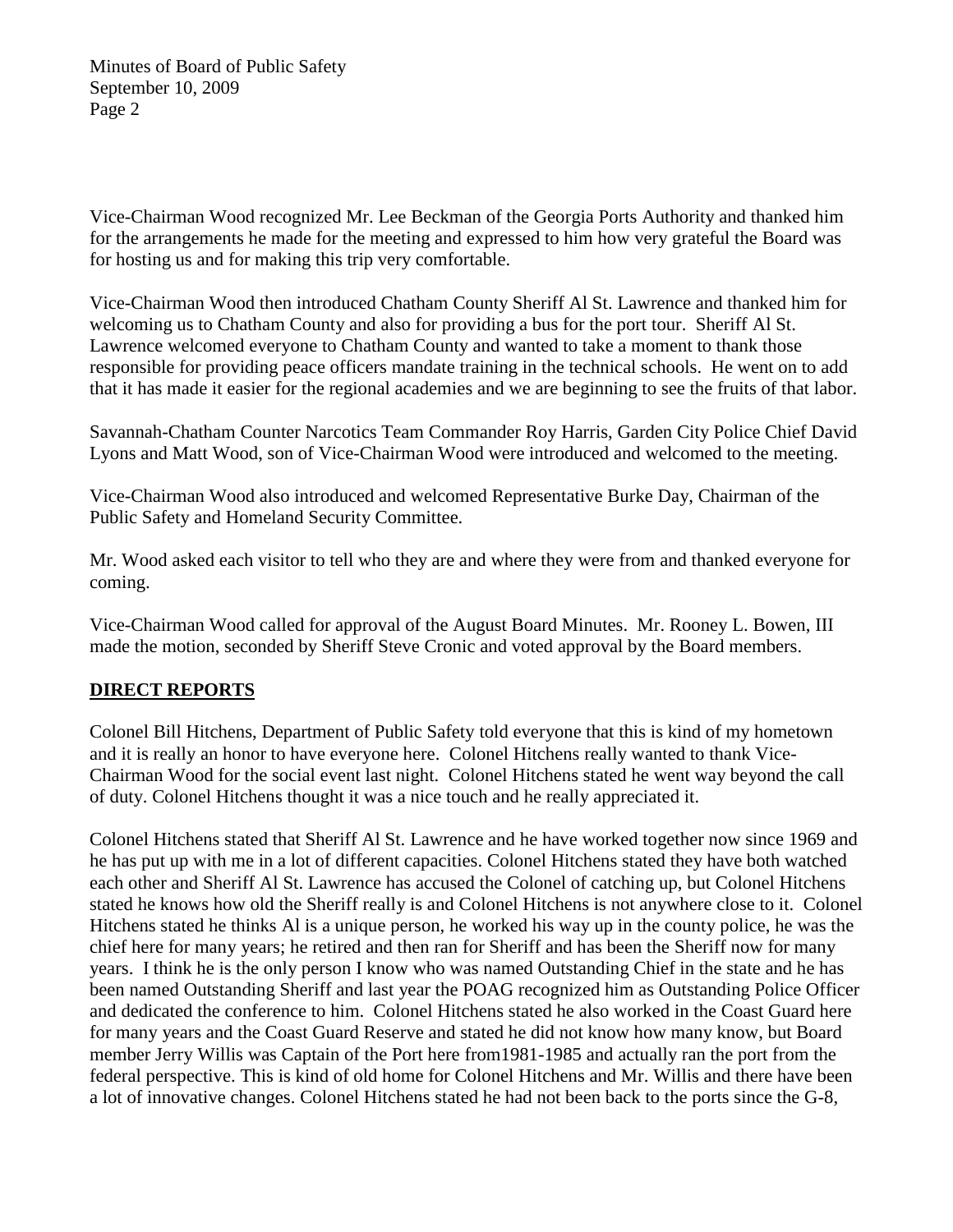but he has been downstairs and looked at some of the security apparatus and he knows what the Coast Guard has here now. It has changed drastically since 9/11.

As far as the DPS report, Colonel Hitchens stated he was not going to rehash all the budget items, but last month he talked extensively about State Patrol's newest 5% reduction, the across the board reduction that everybody is taking. For his agency, it resulted in two furlough days a month. Colonel Hitchens met with the Governor shortly thereafter and he reduced it to one day which essentially puts State Patrol \$1.7 million behind in our reduction. The good news is that State Patrol has since received a million dollar grant from the federal government for more DUI task forces across the state which will actually pay for about 15 positions. Colonel Hitches stated his agency looked at it, has not finalized it, but the agency looked at it statistically and it looks like State Patrol is going to move some people. The State Patrol has one DUI Task Force, called the Nighthawks in Atlanta. It was deemed outstanding DUI Task Force in the country year before last. State Patrol will put some task force units in Gwinnett County, probably Clarke County and Chatham County. Statistically they are the areas that have the bigger problems both in terms of DUI arrests and fatalities. During the holiday weekend, which is pretty big business for State Patrol; this is State Patrol's time of the year Labor Day, Thanksgiving, Christmas, and New Year; many Board members probably saw the statistical data that was put out prior to the weekend which called for 18 fatalities. Colonel Hitchens stated they had reductions in everything except the number of accidents. The volume was about the same and he did not have an explanation as to why the fatalities were cut in half, but it was a very positive thing for the agency. The State Patrol predicted 1725 accidents; there were actually 2231 which was a plus of 506. With injuries, State Patrol predicted 975 and there were only 614 which is a reduction of 361. In terms of fatalities, State Patrol predicted 18 which are what we experienced last year. While most of these are based on volume and historic trends, there were only nine; that was cut in half and State Patrol is really proud of that.

In so far as new construction projects, Colonel Hitchens reported that the Department has been working diligently the last couple of years to build some new patrol posts around the state that were aging. He also reported that they have been working to put the Consolidated Communications Centers in. Yesterday State Patrol opened the new patrol post in Grovetown, which replaces the Thomson post. Board of Public Safety members will be receiving a formal dedication invitation from Columbia County. This post will be the Consolidated Communications Center for Troop E which runs from Augusta into Conyers. Monroe is essentially ready to open, they are moving furniture into it now; it will probably open within a couple of days. Dedication date has not been set for Monroe; but it will replace the patrol post in Conyers which will not be a Consolidated Communications Center. On Monday, Colonel Hitchens went to Brunswick, the Consolidated Communications Center for the coast which includes the posts of Rincon, Hinesville, Brunswick, Jekyll Island and Waycross. They were putting in flooring and the building should be completed in about one month. It is located in the complex with the Glynn County PD, Department of Transportation, and the Fire Department. The architect was trying to match the colors as the paint scheme takes on a coastal look and the paint looked great on paper, but when they put it on the building it was pink. State Patrol is in the process of changing that before GSP moves in. Gainesville is about two months away; Colonel Hitchens stated he understands that is going to be the Consolidated Communications Center for Troop B and he thinks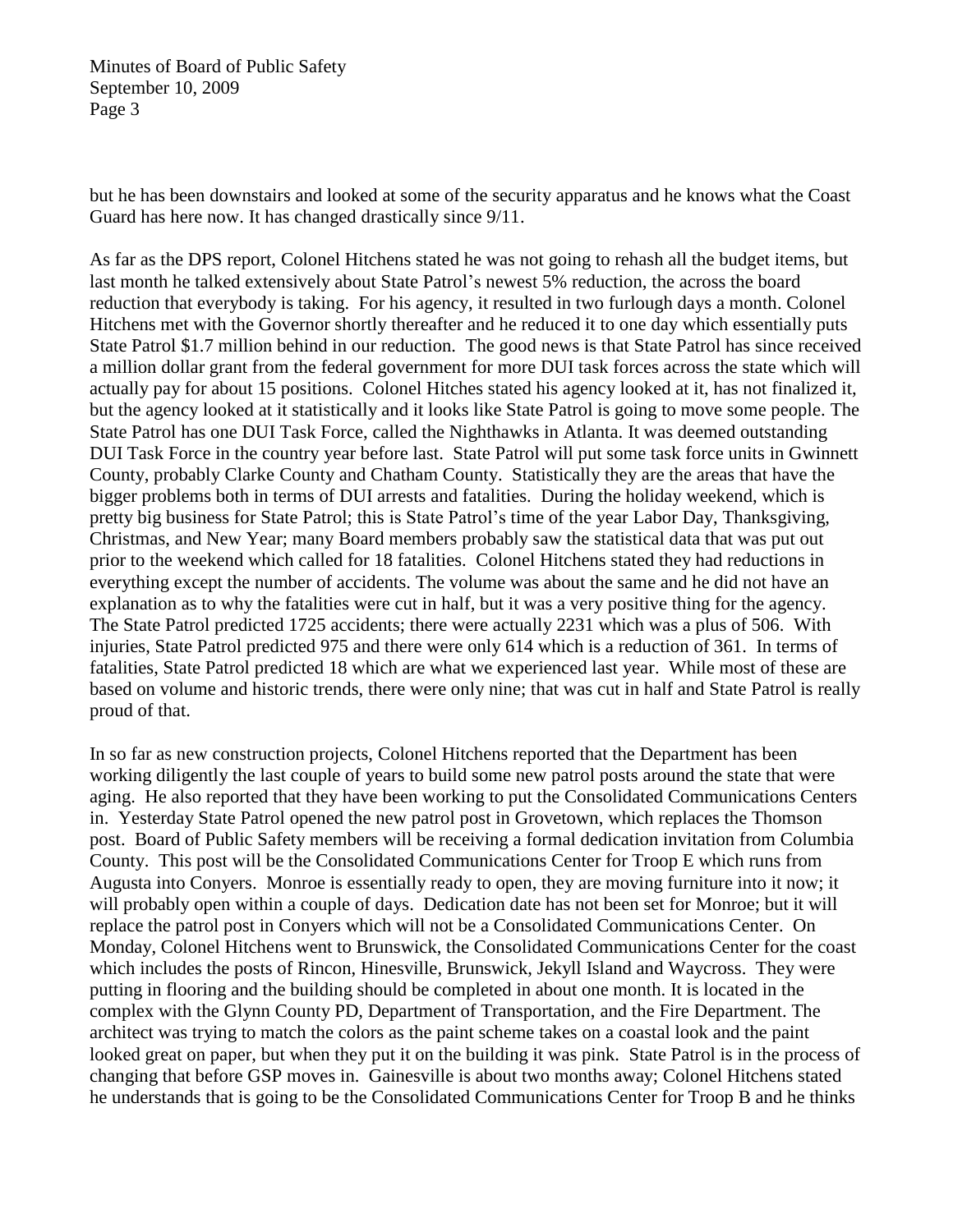the Board members will be there next month. Colonel Hitchens stated he believes the Board is going to get a tour when going up there, but will still probably be a month away from opening. The State Patrol has 7 of the 9 Consolidated Communications Centers around the state completed and still has Americus and Cartersville to complete. Colonel Hitchens stated they had a ground breaking ceremony in Americus, Vice-Chairman Wood attended that last month and State Patrol has a commitment from Bartow County for P3-Cartersville. All the paperwork has been completed, the architectural drawings are in place but State Patrol has not had the groundbreaking yet. Colonel Hitchens stated he hopes that all of them except those two will be up and running by next spring.

Mr. Rooney L. Bowen, III, asked Colonel Hitchens if he would go on the record as of today and state that DPS is not planning on closing any patrol posts throughout the state. Colonel Hitchens stated he gets that question everywhere he goes and there is no intent. There are two reasons for the Consolidated Communications Centers and Colonel Hitchens stated he had already explained that. Number one is that the new technology is much more efficient, the technology is in place where a person can speak all over the state from one site. Colonel Hitchens stated he did not believe State Patrol could do it from one site because of the traffic but the CAD and the Records Management System is all in place and the agency is still going to keep all the patrol posts open. There will not be a Consolidated Communications Center in each post, the only people that will be there are the troopers that live there, the people that come and go and there will be a post secretary there. State Patrol is not closing any patrol posts. Members of the legislature have contacted me repeatedly asking if State Patrol was going to close the patrol post in their area and that is not the case, was never the intent. Colonel Hitchens stated he was a little concerned with the furloughs because initially the secretaries would be furloughed too, and in those places where the agency is now utilizing federal stimulus money for the secretaries, they are not being furlough. Essentially a post would have been closed for a day if the secretary was not there because there would be no radio operators there in the areas where they have gone to Regional Communications Centers.

Vice-Chairman Wood commended Colonel Hitchens, Lt. Colonel Snellings and Major McDonough for the ability to keep the morale up through these trying times and noted that he had not detected any dissension. Vice-Chairman Wood stated he thinks they have done a tremendous job with the troopers, thanking them for what they have done to encourage them and to make them understand the situation the State Patrol is in financially. Vice-Chairman Wood stated they all have done a good job with that and he appreciated that.

Director Vernon Keenan, Georgia Bureau of Investigation began by stating he was glad that Chairman Burke Day was with the Board members this morning as it gives him an opportunity to apologize to him in front of his home group here. At the last legislature, Director Keenan went to Chairman Day with a piece of legislation that the Governor had approved. Director Keenan assured Chairman Day that the legislation would be very non-controversial, the legislation would be simple and it was. The legislation very simply took the responsibility that GBI has to regulate Bingo for non-profit organizations in this state and move it over to the Department of Revenue which is in the business of doing regulation of all manner of industries and licensing areas. This is the first Revenue Commissioner who would ever entertain taking on this responsibility. After the Governor approved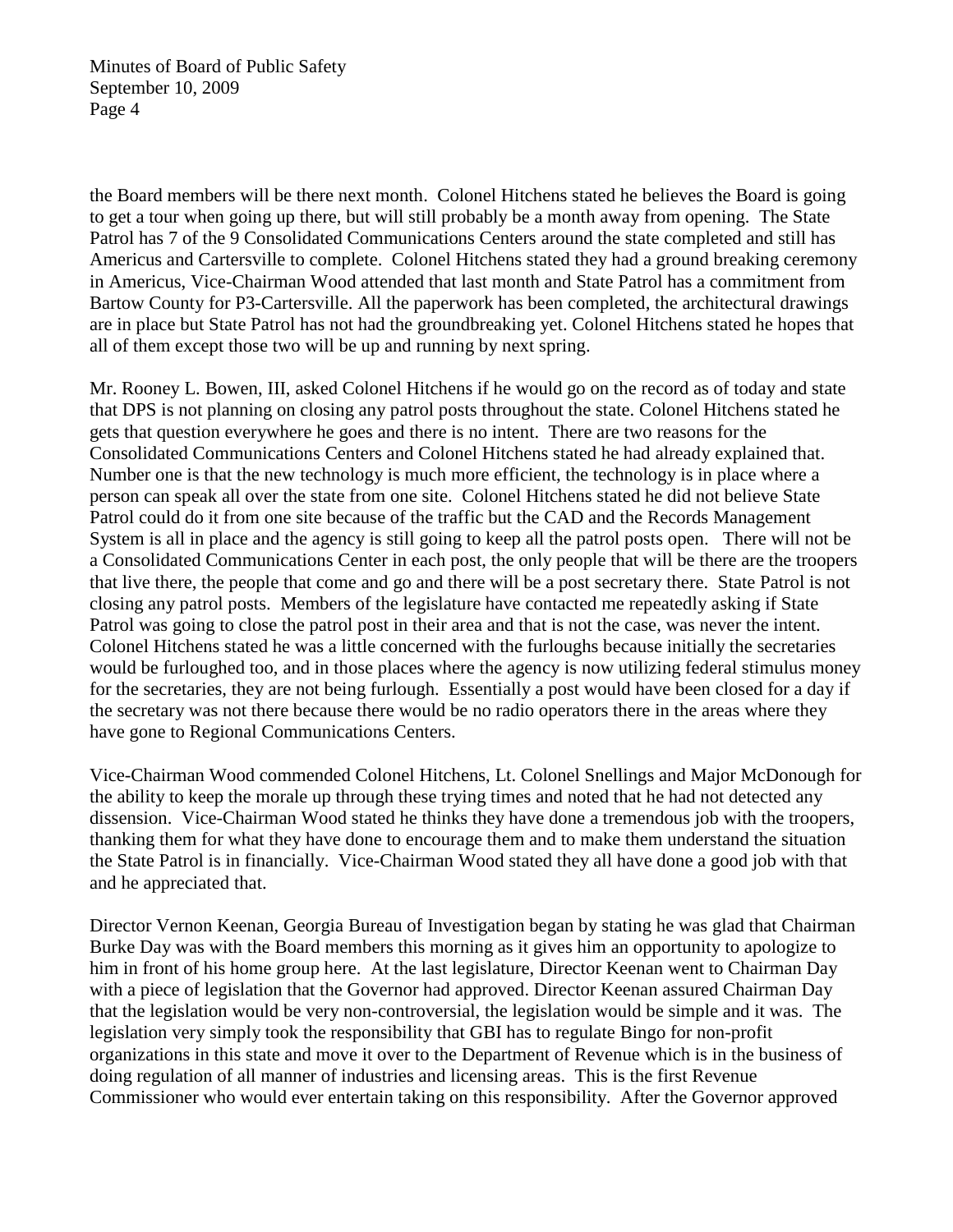the legislation, Director Keenan went to Chairman Day with a one paragraph law change which removed that responsibility from GBI and gave it to the Department of Revenue. Director Keenan assured Chairman Day that GBI would be there with him, that this could not be controversial, it is too common sense. GBI members went to the first legislative hearing on the bill and it was before one of the judiciary committees, civil non civil. Chairman Day went before the committee, got before the other legislators and there was an onslaught. At one point during the hearing with all of the questions that were being asked and the side bar issues that were coming into play, Director Keenan thought he was going to have to stand up and remind the legislators that cannibalism was not legal in Georgia and that Chairman Day was carrying a very simple bill for the GBI. The end of the story is that the bill worked its way through the legislature and in the closing days of the legislature, the Bingo bill which started out at one paragraph was 35 pages long. The bill got so controversial that the speaker had it pulled from the floor. Director Keenan stated he learned a valuable lesson to never put his reputation behind something being noncontroversial and assuring a legislator it would not be a problem getting it through the legislature. Director Keenan stated he did not intend to go forward with that bill again after he touched that hot stove. Director Keenan stated it was easier for himself and GBI to handle Bingo regulations than it was to fight that animal.

Director Keenan went on to use this opportunity to straighten out some factual matters in regards to a very high profile case that the GBI has been working in Stephens County where two undercover task force agents shot and killed an unarmed man who turned out to be a Baptist minister. Director Keenan stated he could not get into the details of the case as it is still under investigation, but he made a couple of points. Number one, Director Keenan stated he has been getting emails from across the state from people demanding that the GBI fire the agents and that they be arrested. After it was twisted in the media, Director Keenan insured the Board these are not GBI agents that are involved in the shooting. They are task force agents that belong to a Multi County Drug Task Force in Northeast GA. The task force agents are not under GBI supervision but for some reason some of the media got the information confused and some members of the public were thinking these were GBI folks and they are not. Director Keenan insured the Board that the GBI has not been involved in the shooting. Second thing is that the media continues to report that they are waiting on the GBI decision as to what will happen with the officers. Director Kennan clarified to the Board that the GBI does not clear officers; the GBI does not fix accountability for the officers' actions. The GBI's role in a use of force investigation is to determine the facts. The GBI conducts a criminal investigation for the purpose of turning an investigative report over to the appropriate prosecutor. In most cases that is the local DA and these are priority type cases for our agency. Last fiscal year, the GBI worked 136 police use of force cases. Most of the use of force cases involved police shootings. The GBI trains our agents specifically in how to conduct these investigations. Director Keenan stated the GBI uses a tremendous amount of resources on these cases when the evidence in these cases come to the crime lab whether they are worked by GBI or a local agency, they are a priority. Director Keenan stated the GBI has learned from experience that when someone dies at the hands of the police or is seriously injured by law enforcement there must be an accounting for that incident to the community and to the judicial system. The GBI realizes that even if there are not criminal actions on the part of law enforcement which most of the time there is not, it is only a very few instances that there is criminal action by the police officers. That notwithstanding there is going to be civil litigation come out of any use of force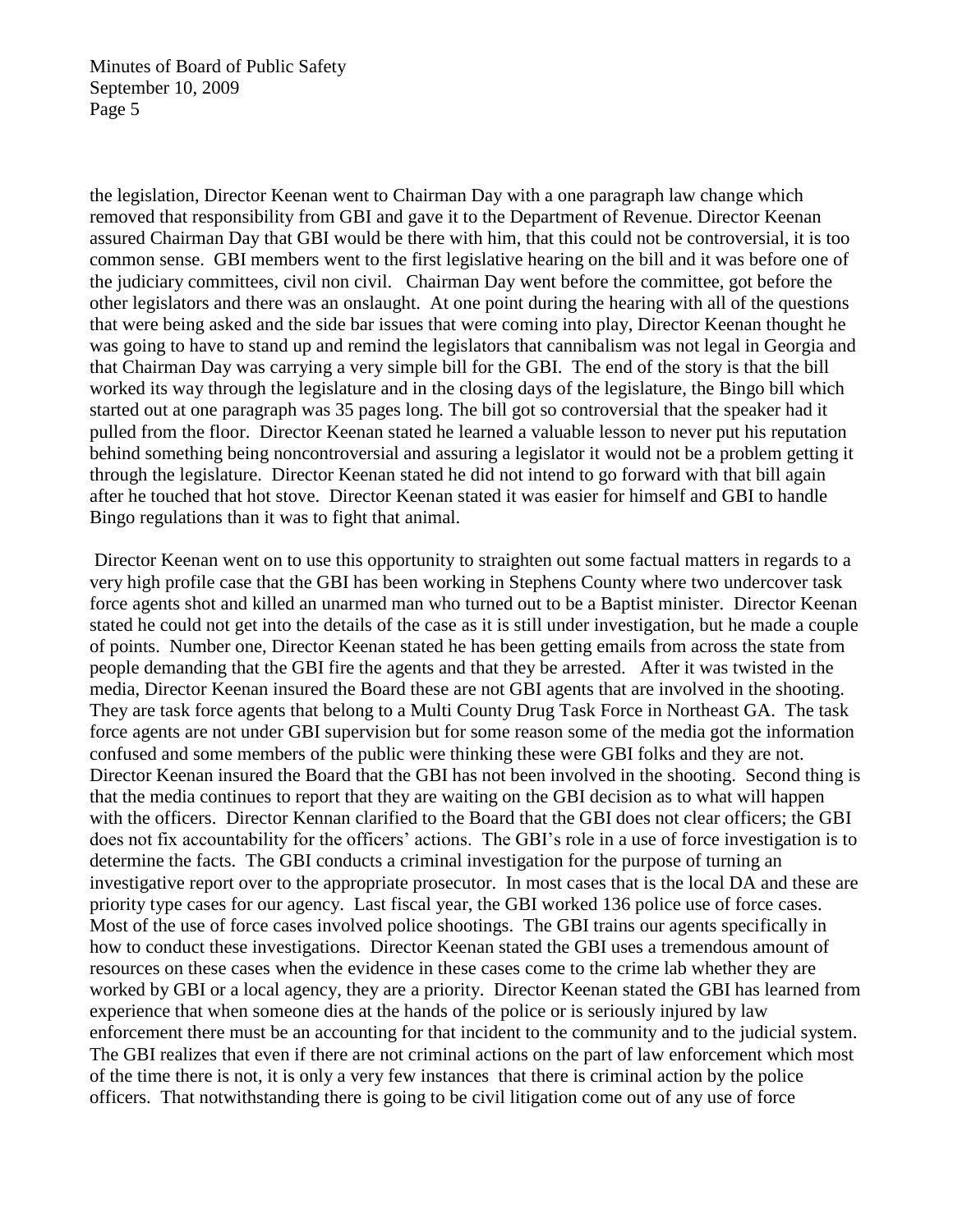incident. All of the processes the GBI has in place for this are structured toward that end. When the investigation is finalized, GBI does make a finding, which is not our responsibility; that is the responsibility of the DA. The agency constantly battles with the news media and with some of our other law enforcement agencies, saying the GBI is not clearing anyone. The GBI gathers the facts and then presents them to a prosecutor. The GBI does have structured processes with other state agencies such as the Department of Corrections that whenever DOC has someone that dies in the custody of the Department of Corrections or is seriously injured, there is protocol set up as to how the GBI will interact with that department. GBI does an investigation, provides a copy of the investigative file to the agency head and the DA. Many times the US Department of Justice will come in and request a copy of that report. Director Keenan's point in laying this out is to clarify for the world that the GBI does not have the authority or responsibility to make a determination as to the conduct of police officers. Board member District Attorney Pat Head may want to give from the prosecutor's perspective here, but of the things that GBI knows from doing this across the state, how District Attorneys' handle the situation once we present it to them varies from District Attorney to District Attorney. There is no uniform process for that across the state. Director Keenan personally thinks that DA Pat Head has one of the best processes in the state and has a lot of success with this.

Additionally Director Keenan outlined to the Board the updates that he had provided to the Governor and OPB relative to the stimulus funds that GBI has received and what they are doing with those funds. Director Keenan outlined the three areas where GBI is receiving the recovery funds. The first is a grant which GBI has already received and has implemented in the amount of \$947,000.00 which goes to our Internet Crimes Against Children Unit. Last year the ICAC unit won an award from the US Department of Justice for the most arrests of any task force in the nation. Director Keenan reported the State of GA made more arrests that anyone else in the nation, but that does not mean that Georgia had the worst problem in the nation; it just means that Georgia does not tolerate internet crimes against children and child pornography. Director Keenan stated that the \$947,000.00 the unit received is the largest grant that can be awarded. The agency is in the process of buying new equipment that will cover part of the unit's operating expenses but more importantly they are able to hire three computer forensic specialists and one administrative assistant to support that unit. These are resources coming into a unit that badly needs support. 2.8 million dollars has been received for the Crime Lab which will allow the Crime Lab to hire twelve scientists and three technicians. Director Keenan stated this is important not only because we need additional resources in the state crime lab but the agency will have many of our experienced scientists retiring in the next two to three years. Depending on the discipline, it takes 18 to 24 months to train a scientist. This will give the agency an opportunity to bring in some new scientists, get them trained and be positioned to replace the veteran scientists that are retiring. Mr. Rooney L. Bowen, III, then had a question and said my question on that is and I agree with you to bring them on, but the retention part is keeping them, by the time that you get them trained, you have the federal government and private entities that want them, by the time they get their certification or their discipline mastered, a lot of scientists are gone because they are taking too many \$25,000.00 year raises and going to other places. Mr. Bowen understood and could not see where there is an answer for that except to keep doing what the GBI is doing, but that is a problem is it not? Director Keenan stated that is a major problem and that the answer to it is that salaries for scientists have got be increased when the funding is available. The agency is in a training mode, you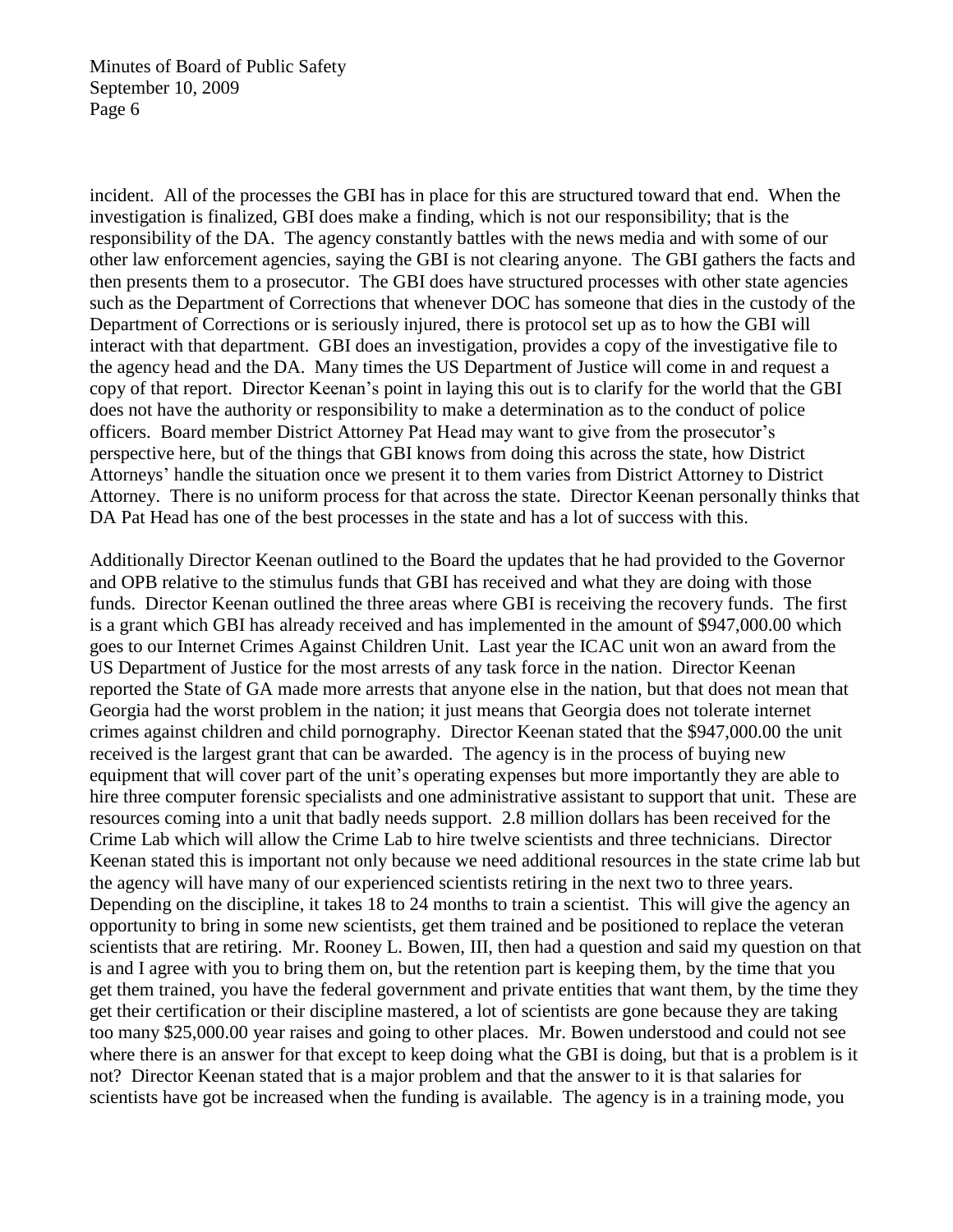are exactly right, the scientists the department is bringing on, the agency will keep part of them, and the rest of them will leave and go to better jobs. Director Keenan stated he wished the agency could take the money spent on training scientists and fund their pay raise. Director Keenan reported that the last calculation he looked at, over the last four years, the agency spent like \$11 million dollars training scientists that are no longer with the agency. GBI is making progress, the agency has scientists that will be retiring, have new scientists coming here part of which will stay with us and others will take their training and leave after a few years. They will come in and back fill. Otherwise, if the agency had to wait until we had actual vacancies for retiring scientists to train new scientists then the agency would be two years away from getting any work out of the new scientists. It is a chess game if you will, but the department is treading water. Director Keenan stated the third area is a grant that goes to toxicology and that is for 1.8 million dollars which will allow the GBI to hire seven new toxicologists and the related equipment for them to do their work. Toxicology is critical to the death investigation process. The delays the agency previously had in issuing autopsy reports and final determination cause in manner of death have been related to backup delays in toxicology reports. The agency has prioritized all of that. Chief Dekmar asked about the backlog numbers on the toxicology reports now. Director Keenan advised there were 3042 backlog cases. Chief Dekmar then noted at the last meeting Director Keenan stated it would take 4-6 months to turn that around, are we still saying 45-90 day range? Director Keenan went on to state it depends on what month we look at it, because what will happen is the lab will have scientists that are in training that are not productive, they will complete their training and enter the work force and once they start working then that brings down the back log, but then we have a scientist who leaves, that's a vacancy and the backlog starts climbing back up. So really you are shooting at a moving target. That is why stability in the work force is so important. Sheriff Cronic then asked with the change in the new protocol requiring the DA or law enforcement agency to notify active cases vs. inactive cases, how has that impacted the backlog, has that had any effect? Director Keenan responded to yes it does because what the agency is looking at is a balancing act. The GBI cannot handle the new cases coming in the door plus work the cases that are still in the backlog. What the agency is attempting to do is apply resources to those cases that we know are of importance to law enforcement or prosecutors. Therefore, GBI notifies law enforcement and prosecutors that in some of the disciplines the case that has been waiting to be worked for one year will not be worked unless law enforcement notifies the GBI that is what they want. The reason for that is the GBI cannot do both, we cannot handle new cases coming in nor handle those cases that are in the backlog. The cases do not go away; they just do not get worked. Director Keenan further stated this is where we are headed to in the Crime Lab with the limited resources we have. With all this balancing going on to work priority cases, cases that law enforcement or DA's have notified us that are important to them, without that they will sit in a pending status and be worked whenever, maybe never. Concerning the 2.8 million for scientists and pathologists, Sheriff Cronic questioned if any equipment was included in that grant to expand GBI's capabilities or is that going to back up what we are currently doing. Director Keenan stated there is equipment included in the recovery funds, as you can imagine it does not do any good to just have scientists, the agency has to update the equipment as well. This is something the lab is headed to in the next few years; the agency's equipment will have to be replaced across the lab as it will be outdated.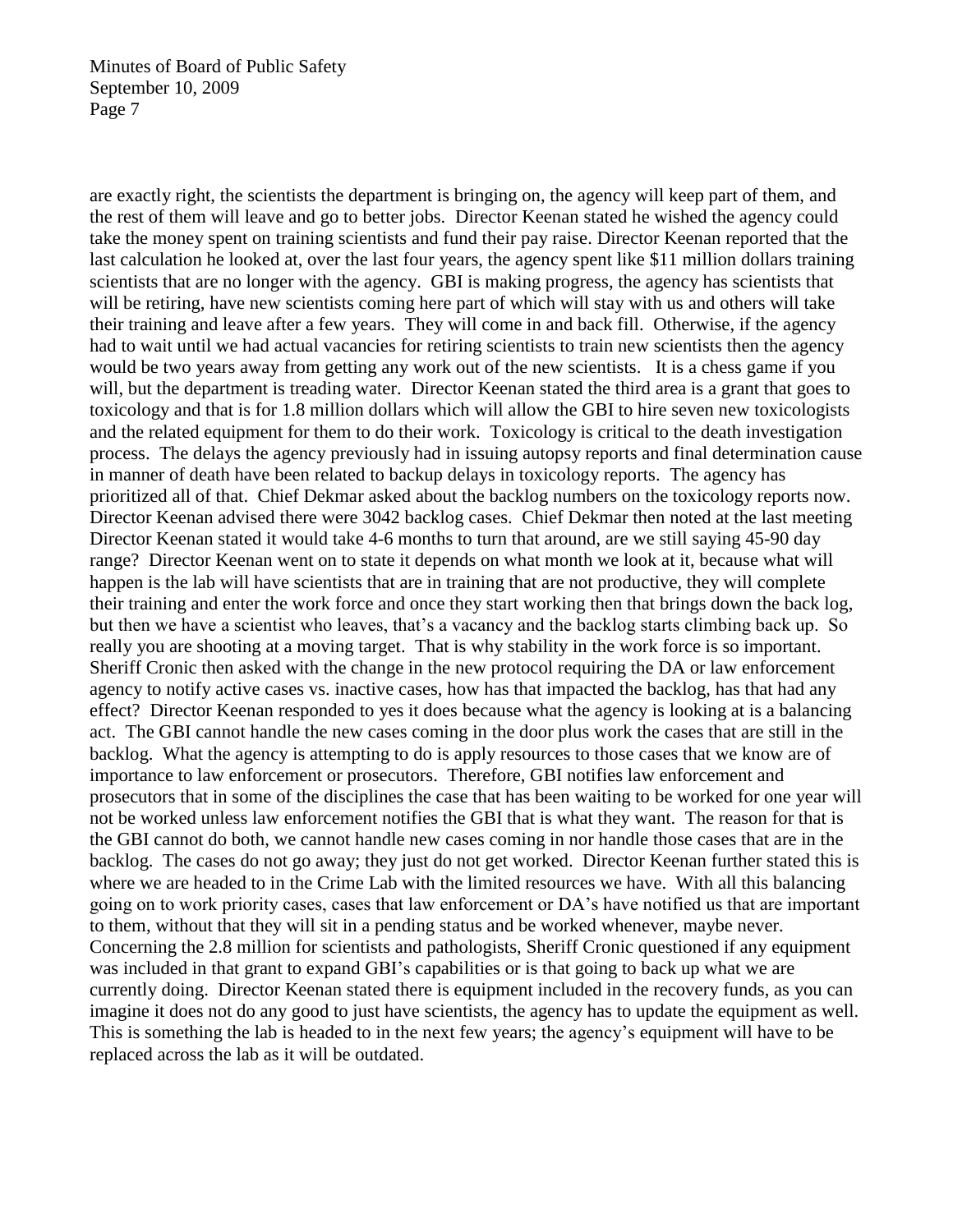Director Dale Mann, Georgia Public Safety Training Center stated he had good news and bad news and would start with the bad news. Director Mann stated that a 5% budget reduction in this fiscal year means that GPSTC will not buy \$200,000.00 worth of ammunition that is usually bought; will not buy \$20,000.00 in vehicle maintenance, \$50,000.00 in warehouse supplies and \$20,000.00 worth of print shop supplies. What will happen is at the end of this fiscal year, unless we reverse some of that, GPSTC will have no ammunition left in our bunker. For fiscal year 2011, at a 4% budget reduction the agency can probably manage about the way it is managed this year. For the worst case scenario at an 8% reduction, GPSTC will close one of the three contract academies in the Atlanta area, the Macon Academy and will reduce contracts with everybody that we have by \$50,000.00. Also GPSTC would have to charge a tuition rate of \$5.00 per hour for everyone who comes to the training center. GPSTC will completely discontinue ammunition provisions; students will have to bring their own ammunition if they come to the training center to shoot. This is the absolute worst case for GPSTC. Internally GPSTC will also shut down whole programs that are not required by law and will start firing people and sending them home without jobs. What GPSTC is hoping for is just like every other state agency in this room, is that we do not get there. GPSTC is hoping the economy turns around, revenues pick up and the agency does not have to go down that road. Director Mann then shared his good news. Yesterday the agency signed documents that will allow the City of Garden City to build a 1.6 million dollar facility which will become the new regional police academy in this area. The police academy will be located about 5 miles from here, across I-16. Director Mann said he appreciated the comments of Sheriff Al St. Lawrence about the technical schools. Director Mann stated there is coming a transition day that we have all talked about before where there will probably be an increase in the number of students in the technical schools for basic training and a decrease for us. That does not mean that we will not need police academies. The agency needs to deliver training to keep police agencies from having to send them 3 and ½ hours away from here to get training. There is a lot of training that GPSTC can transport here. The new facility, a 10 and ½ thousand square foot building, to be designed for the purpose of a police academy means the agency will get a lot of function out of a relatively small space. GPSTC has a set of plans and met with the contractors and architects yesterday. Plans are being developed as we speak; permitting will probably occur in November and should see some ground being broken right close to where the old state patrol post used to be. The post is gone and all the land has been abated; there is a brown field clear title that is going to be issued to Garden City and basically what we are doing is trading about 19 acres of the 20 acres that we own to Garden City in exchange for building of the academy building and 100 guaranteed parking spaces. Director Mann stated it is going to be great, be a brand new building and it is the first time GPSTC has ever done this in the State of Georgia. This is the first time the agency will have a dedicated police academy built just for that purpose.

Director Mann stated he would let the rest of the Board report speak for itself and will be glad to answer any questions. Director Mann stated he was not trying to be a doomsayer but if the agency goes to 8% for 2011, Board members just have not seen the hurt that they are going to see with this agency. Mr. Rooney L. Bowen, III, asked how the \$20,000 decrease in vehicle maintenance would affect the EVOC driving course and that sort of thing. Director Mann replied that they will deplete storage of things that the agency has such as taking filters off the shelf and taking rims out when they get broke. Director Mann went on to say the agency keeps a pretty good supply for anything that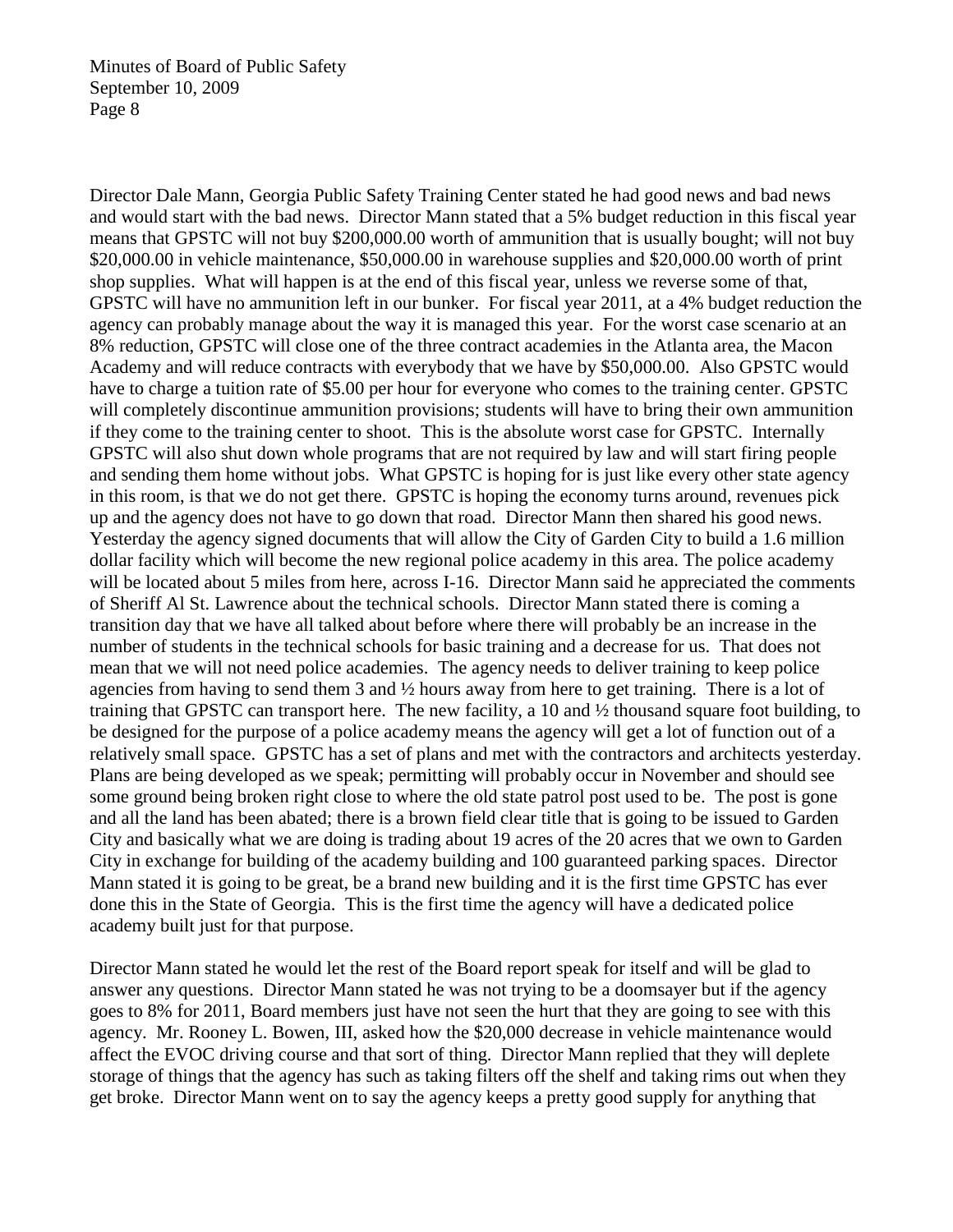breaks at driver training and immediately fixes it. That will not be the case anymore. The agency is not replacing parts that we are pulling off the shelf. Mr. Rooney L. Bowen, III asked Director Mann if he was telling the Board members that when the ammo and maintenance parts come off the shelf they are not being replaced, when it is gone it is gone and Director Mann confirmed that. Director Mann reported that the agency cannibalizes the old GA State Patrol cars; the agency keeps the engines, transmissions and everything else. Director Mann reported that GPSTC probably runs the most frugal driver training anyone could do anywhere because GPSTC does not have the initial capital outlay for the cars. The agency takes worn out patrol cars and uses inmate labor, thanks to the DOC to go through those cars and keep them road worthy enough to do driver training. Director Mann stated that FLETC in Brunswick, uses brand new cars, but their driver training budget is a lot bigger than GPSTC. GPSTC does it pretty much on a frugal end; Director Mann stated he does not think anyone can do it any cheaper that GPSTC. Director Mann relayed that if one goes to other states for example in TN they have a five day driving training class; GPSTC actually gives students more driving time than they do. TN has three cars and they will have 30 students and 3 cars to do driving training for a week. One can imagine, the other 27 are just waiting for their turn to drive. Colonel Hitchens spoke on Director Mann's behalf, stating this process started when GSP turned patrol cars in at 70,000-80,000 miles and they were in pretty good shape, now the cars get turned in at 200,000 miles and you have to pull them off the lot and fix them up. Director Mann stated we do not drive many patrol cars back to the training center.

## **DONATIONS**

Mr. Joe Hood, Department of Public Safety requested approval of the following donations:

| One Decatur Gen. II Select Radar   | \$1,370.00  | Treutlen County Sheriff's Office                     |
|------------------------------------|-------------|------------------------------------------------------|
| One Canine, Training and Equipment | \$10,000.00 | Troup County Sheriff's Office                        |
| <b>Office Furnishings</b>          | \$19,961.68 | Brunswick Golden Isles<br><b>Chamber of Commerce</b> |
| <b>Office Furnishings</b>          | \$9,698.46  | <b>Glynn County Police Department</b>                |
| <b>Office Furnishings</b>          | \$5,000.00  | Camden County Sheriff's Office                       |
| One Stalker DSR Radar              | \$3,250.00  | Colquitt City Council                                |

The motion for these donations was made by Mr. Rooney L. Bowen, III, seconded by Mr. Bud Black and voted approved by the Board members.

Mr. Hood then stated at the last Board meeting, DPS had consideration and acceptance of a donation from the Gwinnett Village Community Improvement District at a value of \$90,539.00 to support additional patrols in and around that district. After some additional legal research and legal advice, it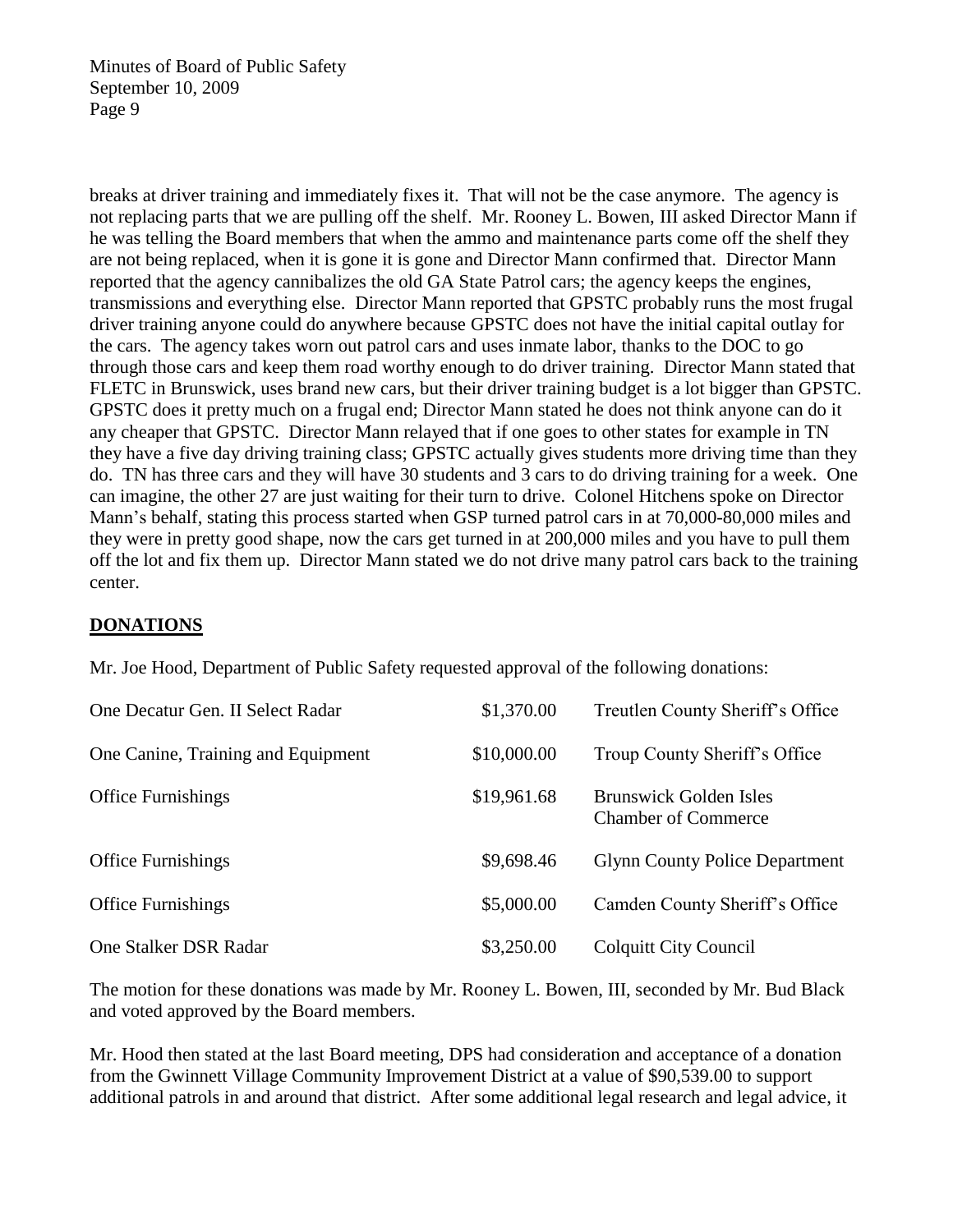has been found that DPS has concerns which will prohibit the agency from accepting this specific donation so Mr. Hood asked the Board of Public Safety to reverse the decision and notate it in the minutes with a motion if you so will. Mr. Bud Black asked Mr. Hood what that basically means. Mr. Hood stated the community improvement district is set up in the GA Constitution and it has a list of powers within the Constitution and the Constitution allows for general powers. The Constitution does not allow for police services so the concern is that the community district cannot actually contract or donate funds for something that it is not empowered to do by general law and by general law, my understanding is legislature has not passed a law which states that Gwinnett Village Community Improvement District has police powers. They passed local legislation for Gwinnett County only but they do not have any general statutorily authority to pass that local legislation. They sort of got the cart before the horse. With that understanding, Mr. Hood stated DPS had a concern that if the agency accepted the donation that someone could protest that tax payer's dollars are being used and state that they do not have the authority to donate those tax payer's dollars for police powers. Then DPS would have to give the money back and given our financial situation, DPS would not be in a position to do that, so that is the concern as I understand it. Senior Assistant Attorney General Joe Drolet stated basically that a person donating has to have the authority to donate for it to be valid to include it in the budget and there were serious questions about that. Senior Assistant Attorney General Joe Drolet went on to report that the way it is right now; the Constitution limits what a community improvement district can do and does not have the authority to make donations for one thing or for services. Mr. Rooney L. Bowen, III made the motion to rescind the donation and was seconded by Commissioner Brian Owens and voted approved by the Board members.

Concerning donations that were accepted at the last meeting and not reflected correctly in the minutes, Mr. Joe Hood asked for a correction to the July minutes concerning the following donations:

| Twelve Canon Powershot A480 Digital Cameras | \$1,559.88 | Houston County Sheriff's Office |
|---------------------------------------------|------------|---------------------------------|
| Ten Fujufilm Finepix J50 Digital Cameras    | \$899.00   | Jenkins County Sheriff's Office |

The motion for the corrections was made by Mr. Jerry Willis; seconded by Chief Dwayne Orrick and voted approved by the Board members.

Ms. Patrice Kerner, Georgia Public Safety Training Center requested approval of the following donation:

.

Dutch Police Hat  $$25.00$  Mr. Fred Springer

Mr. Rooney Bowen, III made this donation approval motion; it was seconded by Chief Dwayne Orrick and voted approved by the Board members.

## **OLD/NEW BUSINESS**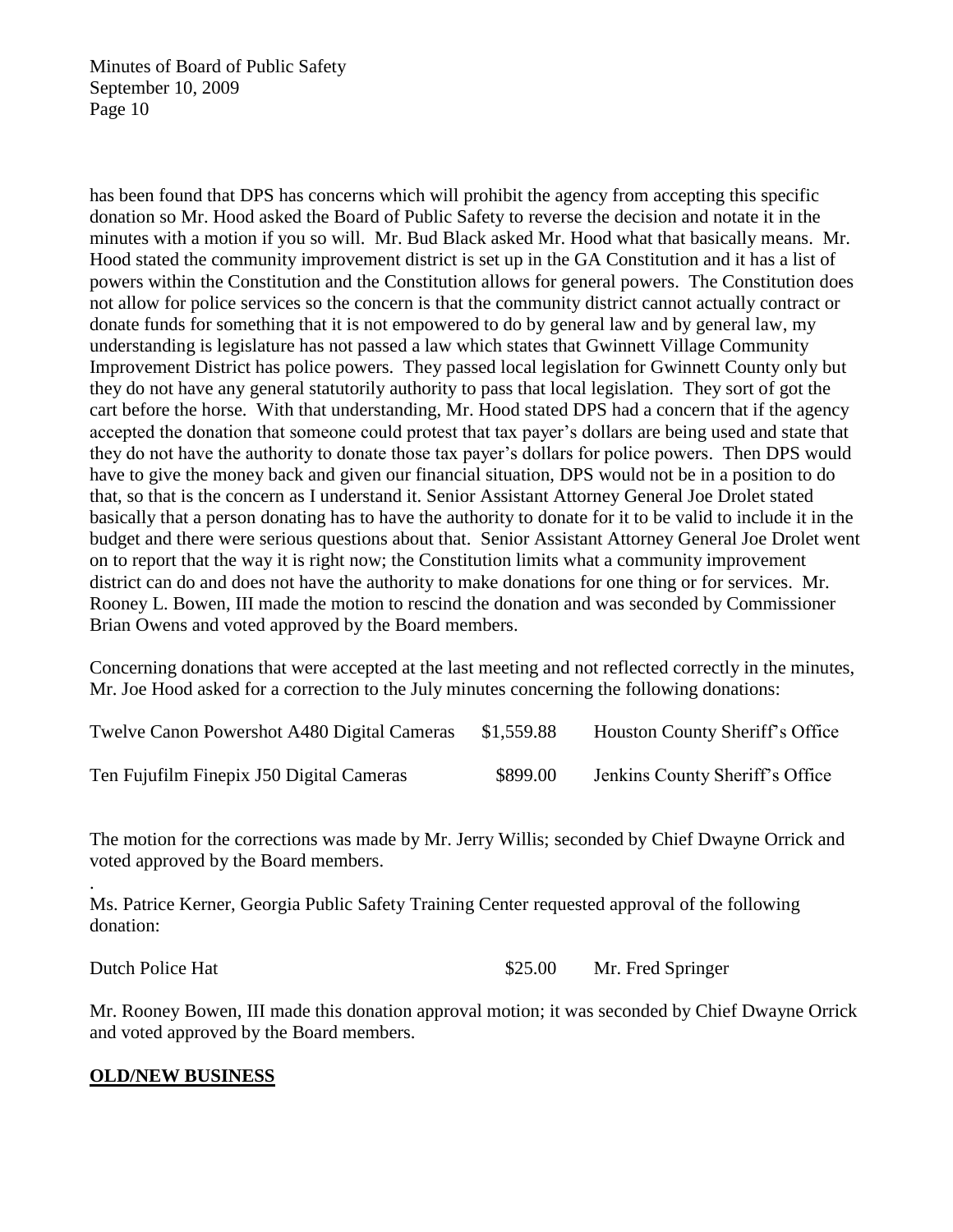Director Keenan told of the GBI Region Five Building in Statesboro being dedicated to Mr. Johnny McGlamery on August 26, 2009. It was a very nice dedication with a lot of people in attendance.

Concerning the By-laws of the Board of Public Safety Article 1-Office, at the pleasure of the Board, a motion was made to put the change of the office address on the agenda at the next Board meeting. Mr. Rooney L. Bowen, III made the approval motion; it was seconded by Mr. Pat Head and voted approved by the Board members.

Mr. Bud Black made special mention of Mr. Wayne Abernathy and his health and asked all Board members and those associated with the Board to contact him or send him a card.

Sheriff Steve Cronic advised he would work on the final details for the October  $22<sup>nd</sup>$  Board meeting to be held in the Gainesville area. Sheriff Cronic stated he would get with the school system and finalize plans for DOC Commissioner Owens to have a question and answer session after our business meeting. Vice- Chairman Wood stated that Commissioner Owens has agreed to allow DOC to participate in the agenda and will be looking forward to that. Mr. Bud Black stated he had a contact person that would accommodate the Board members with a boat tour and dinner on Lake Lanier. He also thought it would be nice to take a tour of the new post at Gainesville.

Representative Burke Day, Chairman of the Public Safety and Homeland Security Committee thanked the Board for the opportunity to speak and then shared with the Board something that meant a lot to him personally. Chairman Day went on to say that while driving this past year from Tybee Island to Atlanta was sort of a long trip and upon getting there, the legislature did not realize just how huge the deficit was. Chairman Day stated the legislature created four budgets before they had one that would pass because revenue estimates kept coming in and dropping. What it did too, was put the respective department heads under the entire public safety umbrella, under considerable stress and certainly a lot more work to close realities. Chairman Day spoke of the inspiration to himself when Colonel Hitchens, Director Keenan, Director Mann, Commissioner Owens, and others within the entire Public Safety-Criminal Justice system appropriately rose to the occasion and the ability that they had to inspire their people. Chairman Day went on to say as we go into yet another tough year, he does not think anyone is going to have much fun. Chairman Day said as a tax paying citizen he was very grateful to know that the State of Georgia has people in the proper places in law enforcement to run our state's public safety programs. Chairman Day thanked Colonel Hitchens, Director Keenan, Director Mann, and Commissioner Owens within the Public Safety-Criminal Justice arena and tipped his hat to them and told them they really deserve it as they have earned a lot of trust over the years and he thought this past year raised that to an even higher level.

Vice-Chairman Wood thanked Representative Day for his effort to come today and told him his presence is special.

Mr. Bud Black thanked Vice-Chairman Wood for his leadership and thanked him for his hospitality last night with the Savannah River Boat Dinner Cruise and being the best host ever.